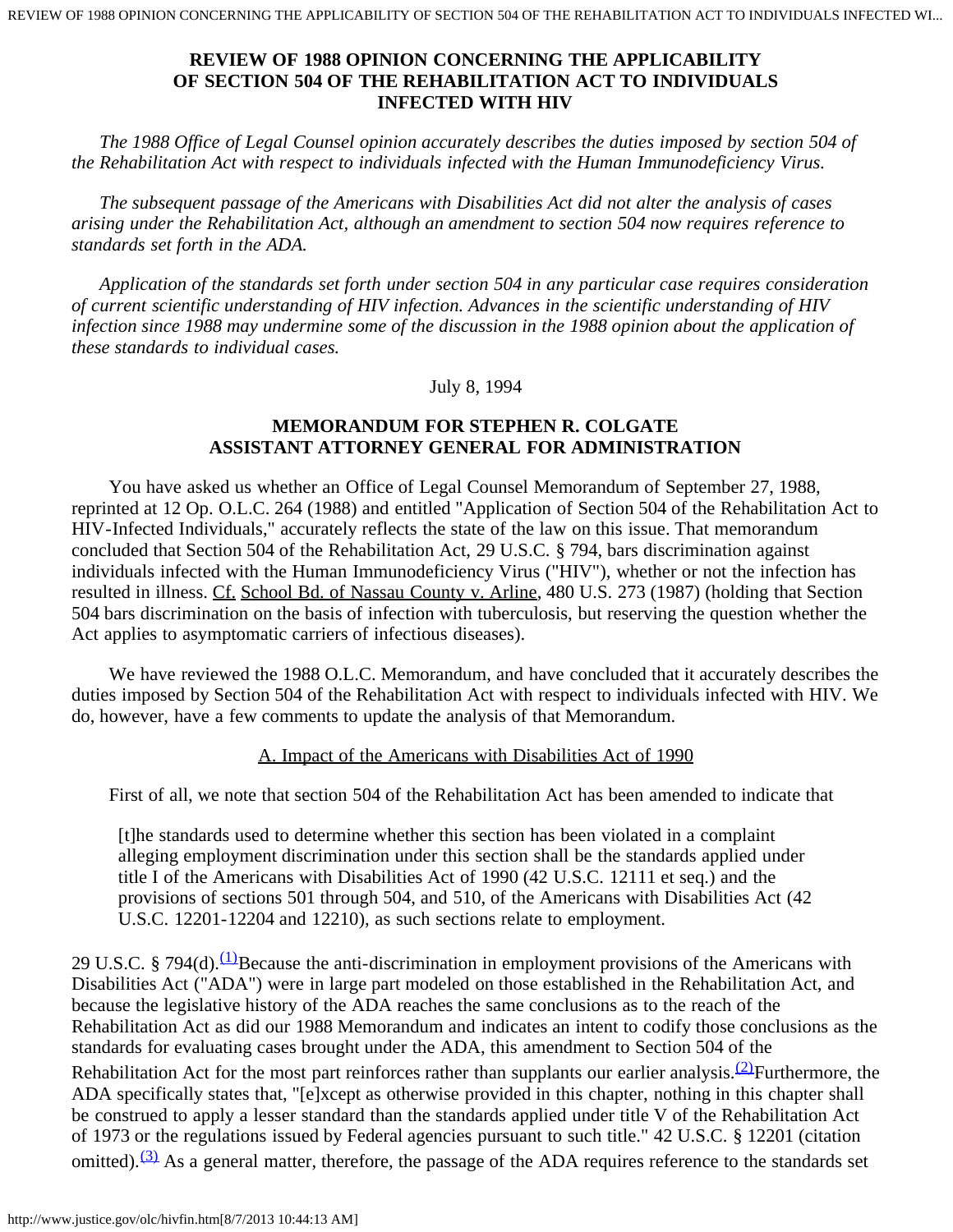forth in that statute in litigation involving the Rehabilitation Act, but it does not alter the analysis of cases arising under the Rehabilitation Act, and indeed indicates that the interpretation of the Rehabilitation Act set forth in the 1988 Memorandum was correct.

Specifically, the text and legislative history of the ADA confirm that:

 1. HIV infection, whether or not an individual has developed any overt symptoms as a result of that infection, is a disability under the Rehabilitation Act and under the Americans with Disabilities Act. See S. Rep. No. 116 at 22-24 (listing "infection with the Human Immunodeficiency Virus" as a disability; citing the 1988 O.L.C. Memorandum for the proposition that those infected with HIV have "[a] physical or mental impairment that substantially limits one or more of the major life activities of such individual" within the meaning of both Acts; and describing disability definition generally); H.R. Rep. No. 485, pt. 2, at 51-54 (same); id. pt. 3, at 28-30 (same); see also 29 C.F.R. pt. 1630 app. at 403-05 (Interpretive Guidance to § 1630.2(j)) (stating that HIV infection is inherently "substantially limiting" within the meaning of both Acts). Indeed, the need to protect those infected with HIV from discrimination in employment was frequently cited by those supporting the bill. See, e.g., S. Rep. No. 116 at 8, 19 (citing views of the President's Commission on the Human Immunodeficiency Virus Epidemic); 136 Cong. Rec. H2442 (daily ed. May 17, 1990) (remarks of Rep. Weiss); id. at H2479 (daily ed. May 17, 1990) (remarks of Reps. McCloskey and Waxman); id. at H4625 (daily ed. July 12, 1990) (remarks of Rep. Waxman).  $\frac{(4)}{4}$  $\frac{(4)}{4}$  $\frac{(4)}{4}$ Furthermore, both the ADA and the Rehabilitation Act include within the definition of an individual with a disability an individual who, even though he or she has no actual physical or mental impairment or history of such impairment, is regarded as having an impairment. 42 U.S.C. § 12102(2)(C) (ADA); 29 U.S.C. § 706(8)(B). This definition often will provide an additional basis for concluding that those infected with HIV are protected by Section 504.

 2. The definitions of "discrimination" and of "qualified individual" under the ADA are drawn from the definitions of these terms set forth in the Section 504 regulations. See 42 U.S.C. §§ 12111(8) (definition of "qualified individual with a disability") and 12112 (definition of "discrimination"); H.R. Rep. No. 485, pt. 3, at 32-33 ("qualified individual"); id. at 35 ("discrimination").

 3. The legislative history indicates that the use of the term "direct threat" in the ADA is designed to "codify" the ruling of the Arlinecase discussed in the 1988 Memorandum.<sup> $(5)$ </sup> The ADA indicates that an employer may raise as a defense to a claim of discrimination under the Act the argument that the employee was not otherwise qualified for the job because he or she posed a "direct threat to the health or safety of other individuals in the workplace." 42 U.S.C. § 12113(b). The statute defines "direct threat" as a "significant risk to the health or safety of others that cannot be eliminated by reasonable accommodation," 42 U.S.C. § 12111(3), apparently drawing on the "significant risk" language used by the Arline Court. 480 U.S. at 287 n.16. As noted above, the legislative history indicates that this language is intended to "codify" the standard set forth in Arline. H.R. Rep. No. 485, pt. 3, at 34, 45-46; see also id., pt. 2, at 56-57, 150; H.R. Conf. Rep. No. 596 at 60; S. Rep. No. 116 at 27-28, 40. In addition, the Equal Employment Opportunity Commission has issued regulations implementing the Act that use the test set forth in Arline for evaluating the risk posed by an employee with disabilities. 29 C.F.R. § 1630.2(r) (defining "direct threat" and requiring that employer consider "(1) the duration of the risk; (2) the nature and severity of the potential harm; (3) the likelihood that the potential harm will occur; and (4) the imminence of the potential harm"); $\frac{(6)}{2}$  29 C.F.R. pt. 1630 app. at 410-11 (Interpretive Guidance to 29 C.F.R. § 1630.2(r)) (employer must consider "objective, factual evidence," rather than "subjective perceptions, irrational fears, patronizing attitudes, or stereotypes," and must determine that there is a "high probability of substantial harm," rather than merely a "speculative or remote risk"). While the point is not free from doubt, the Interpretive Guidance also indicates that an employer may consider whether the individual would pose a direct threat to his or her own safety. Id.

 4. The text and legislative history of the ADA indicate that the definition of reasonable accommodation is to include the possibility of reassignment, a question that was unsettled under the Rehabilitation Act before the recent amendment. 42 U.S.C. § 12111(9) (ADA definition of "reasonable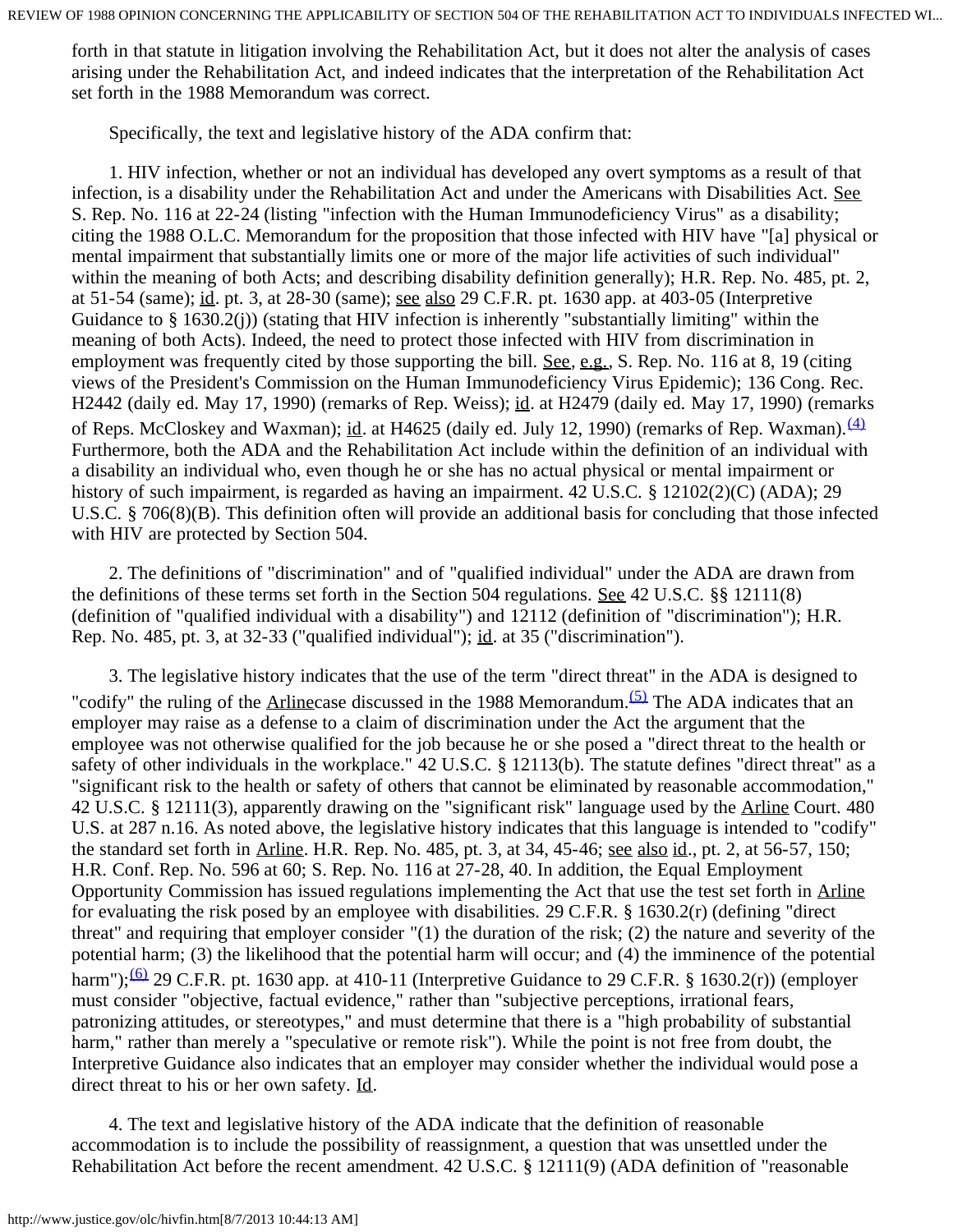accommodation"); S. Rep. No. 116 at 31-32 (indicating that "reasonable accommodation" under the ADA includes the possibility of reassignment); see also Barbara A. Lee, Reasonable Accommodation Under the Americans with Disabilities Act: The Limitations of Rehabilitation Act Precedent, 14 Berkeley J. Empl. & Lab. L. 201, 206, 235-43 (1993) (arguing that for this reason, case law interpreting the Rehabilitation Act that indicates that employers need not consider reassignment to meet their duties to provide reasonable accommodation should not be relied upon as precedent in suits brought under the ADA). Because neither statute purports to list all conceivable reasonable accommodations, see 42 U.S.C. § 12111(9) (ADA); 29 U.S.C. § 794 (Rehabilitation Act), and because the Rehabilitation Act indicates that the standards of the ADA are to be used to determine whether the Rehabilitation Act has been violated, 29 U.S.C. § 794(d), reassignment must be considered a possible reasonable accommodation under the Rehabilitation Act as well. See also Buckingham v. United States, 998 F.2d 735 (9th Cir. 1993) (Postal Service must consider, as a possible accommodation, relocating HIV-infected employee to area of country with better health care services for those infected with the virus).

 5. The legislative history to the ADA clearly states that the term "undue hardship" for purposes of the ADA, and by implication Section 504, see 29 U.S.C. § 794(d), is not to be construed as referring to the standard set forth in Trans World Airlines, Inc. v. Hardison, 432 U.S. 63 (1977) (construing Title VII as requiring an employer to accommodate religious beliefs only if it could be done with no more than a "de minimis" cost to the employer).  $(7)$  Rather, the ADA defines "undue hardship" as "an action requiring significant difficulty or expense." 42 U.S.C. § 12111(10)(A). Among the factors to be considered in determining whether the difficulty or expense involved would be "significant" is the "overall financial resources" of the entity that must take the action. 42 U.S.C. §§ 12111(10)(B)(ii) and (iii).

### B. Changes in Scientific Understanding

 Finally, we would note that advances in the scientific understanding of HIV infection since 1988 may undermine some of the discussion in our earlier opinion about the application of these standards to individual cases. See, e.g., 1988 O.L.C. Memorandum at 15, 28, 12 Op. O.L.C. at 278, 291 (citing examples of situations in which it was thought that an individual infected with HIV might pose a direct threat to the health or safety of others).

 Thus, for example, recent studies suggest that the risk of transmission from a health care worker to a patient is actually quite low. See, e.g., Centers for Disease Control and Prevention, Update: Investigations of Persons Treated by HIV-Infected Health Care Workers -- United States, 41 Morb. & Mort. Wkly Rep. 329 (May 7, 1993); National Comm'n on AIDS, Preventing HIV Transmission in Health Care Settings7, 11-12, 15-18 (1992).<sup>[\(8\)](#page-4-3)</sup> The Centers for Disease Control have suggested guidelines for control of transmission of the virus that reflect this information. Centers for Disease Control and Prevention, Recommendations for Preventing Transmission of Human Immunodeficiency Virus and Hepatitis B Virus to Patients During Exposure-Prone Invasive Procedures, 40 Morb. & Mort. Wkly Rep. 1 (July 12, 1991) (No. RR-8); see also National Comm'n on AIDS, supra (discussing CDC Guidelines and other publications addressing techniques for preventing transmission of HIV in health care settings).  $(9)$ 

We do not attempt to review the scientific data here, but we would emphasize that a determination under the ADA, and thus by implication under Section 504, that an individual poses a "direct threat to the health or safety of other individuals in the workplace," 42 U.S.C. § 12113(b), which is to say "a significant risk to the health or safety of others that cannot be eliminated by reasonable accommodation," 42 U.S.C. § 12111(3) (emphasis added), must be made on an individualized basis, using the four-prong test set forth in Arline, 480 U.S. at 287-88, and adopted by the statute and regulations. See 42 U.S.C. § 12111(3); 29 C.F.R. § 1630.2(r) (restating definition of "direct threat" set forth in Arline); H.R. Conf. Rep. No. 596 at 60 (Section 12111(3) is intended to codify the test set forth in Arline); S. Rep. No. 116 at 27-28 (same). Furthermore, a determination that an individual poses a direct threat must be based on information about the essential functions of the particular job at stake and on current scientific information about the nature of the risks involved; speculative concerns, including unfounded and exaggerated fears of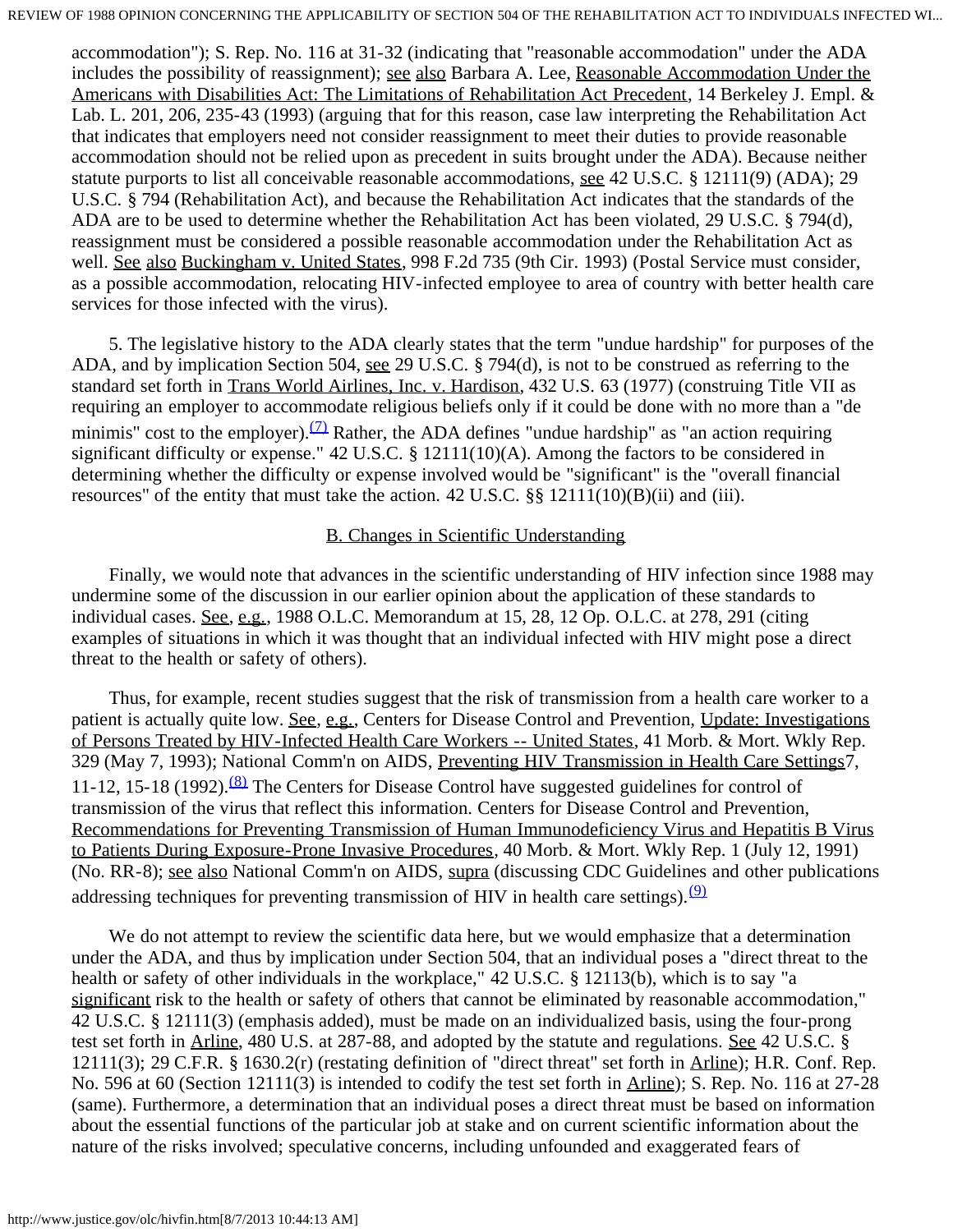transmission risks, may not be relied upon to defend a conclusion that an individual poses a direct threat. See, e.g., 29 C.F.R. pt. 1630 app. at 410-11 (Interpretive Guidance to 29 C.F.R. § 1630.2(r)).

 Similarly, while the 1988 O.L.C. Memorandum suggested, at 15, that persons infected with HIV are subject to "dementia attack" and therefore may be unqualified for jobs in which a sudden loss of mental faculties could pose a safety risk, this discussion may be subject to misinterpretation. The discussion of hypothetical HIV-related problems in the 1988 Memorandum was not intended to be relied upon for litigation purposes, and the reference to dementia attacks was intended to refer only to the risk that an individual suffering from HIV-related dementia might occasionally be particularly severely affected. It is certainly true that an individual with symptoms of dementia, whether related to HIV or not, may not be "otherwise qualified" for certain jobs. However, neither the 1988 O.L.C. Memorandum nor any other source of which we are aware indicates that HIV-induced dementia occurs suddenly and thus would pose certain of the risks described in that memorandum. Furthermore, unpublished data compiled by the Centers for Disease Control and Prevention on June 30, 1993 indicated that less than 6% of adults known to the CDC to have AIDS were also known to have HIV-related encephalopathy, the most common cause of HIV-related neurological symptoms. See Centers for Disease Control and Prevention, Adult Female AIDS Cases by Disease: CDC AIDS Data as of June 30, 1993 (indicating that 5.1077% were affected); and Centers for Disease Control and Prevention, Adult Male AIDS Cases by Disease: CDC AIDS Data as of June 30, 1993 (indicating that 5.5688% were affected). Other sources indicate that neurological problems are most common in individuals with advanced HIV disease. E.g., Richard W. Price, et. al., The Brain in AIDS: Central Nervous System HIV-1 Infection and AIDS Dementia Complex, 239 Science 586 (Feb. 5, 1988). Accordingly, we would caution readers that an argument that an individual is not otherwise qualified for a job because of the risk of dementia, like arguments based on the risk of transmission, must be grounded in scientific evidence that such a risk exists with respect to that individual, and is relevant to the determination whether the individual is otherwise qualified for the job.

> Dawn E. Johnsen Deputy Assistant Attorney General

<span id="page-3-0"></span><sup>1</sup>In addition, the term "disability" has been substituted for the term "handicap" in Section 504(a) of the Rehabilitation Act, 29 U.S.C. § 794(a).

<span id="page-3-1"></span> $^{2}$ See, e.g., H.R. Rep. No. 485, 101st Cong., 2d Sess., pt. 2, at 52-57, 67-70, 76, 149 (1990); id. pt. 3, at 29, 33-35, 40, 42, 45-46; S. Rep. No. 116, 101st Cong., 1st Sess. 22, 25-26, 31, 36, 40 (1989) (all stating that the basic anti-discrimination provisions in Title I of the ADA are modeled on those set forth in Section 504, and in some instances explicitly endorsing the interpretations of Section 504 set forth in Arline, 480 U.S. 273 (1987), and in the 1988 O.L.C. Memorandum); see also H.R. Conf. Rep. No. 596, 101st Cong., 2d Sess. (1990); Equal Employment Opportunity for Individuals With Disabilities, 56 Fed. Reg. 35726 (1991) (Supplementary Information to regulations codified at 29 C.F.R. pt. 1630) ("The format of part 1630 reflects congressional intent, as expressed in the legislative history, that the regulations implementing the employment provisions of the ADA be modeled on the regulations implementing Section 504 of the Rehabilitation Act of 1973.").

<span id="page-3-2"></span> $3$ The legislative history notes, for example, that the provisions of the ADA setting forth requirements for the provision of access to public accommodations by providers who do not receive federal funding are less stringent than the corresponding provisions of the Rehabilitation Act addressing the provision of access to publicly funded accommodations. E.g., H.R. Rep. No. 485, pt. 3, at 69-70. No such explicit differences exist with respect to the employment provisions of the two Acts.

<span id="page-3-3"></span><sup>4</sup>In addition, recent cases construing the Rehabilitation Act have held that HIV infection is a disability within the meaning of the Act. E.g., Buckingham v. United States, 998 F.2d 735 (9th Cir. 1993); Chalk v. United States Dist. Court, 840 F.2d 701 (9th Cir. 1988); Roe v. District of Columbia, 842 F. Supp. 563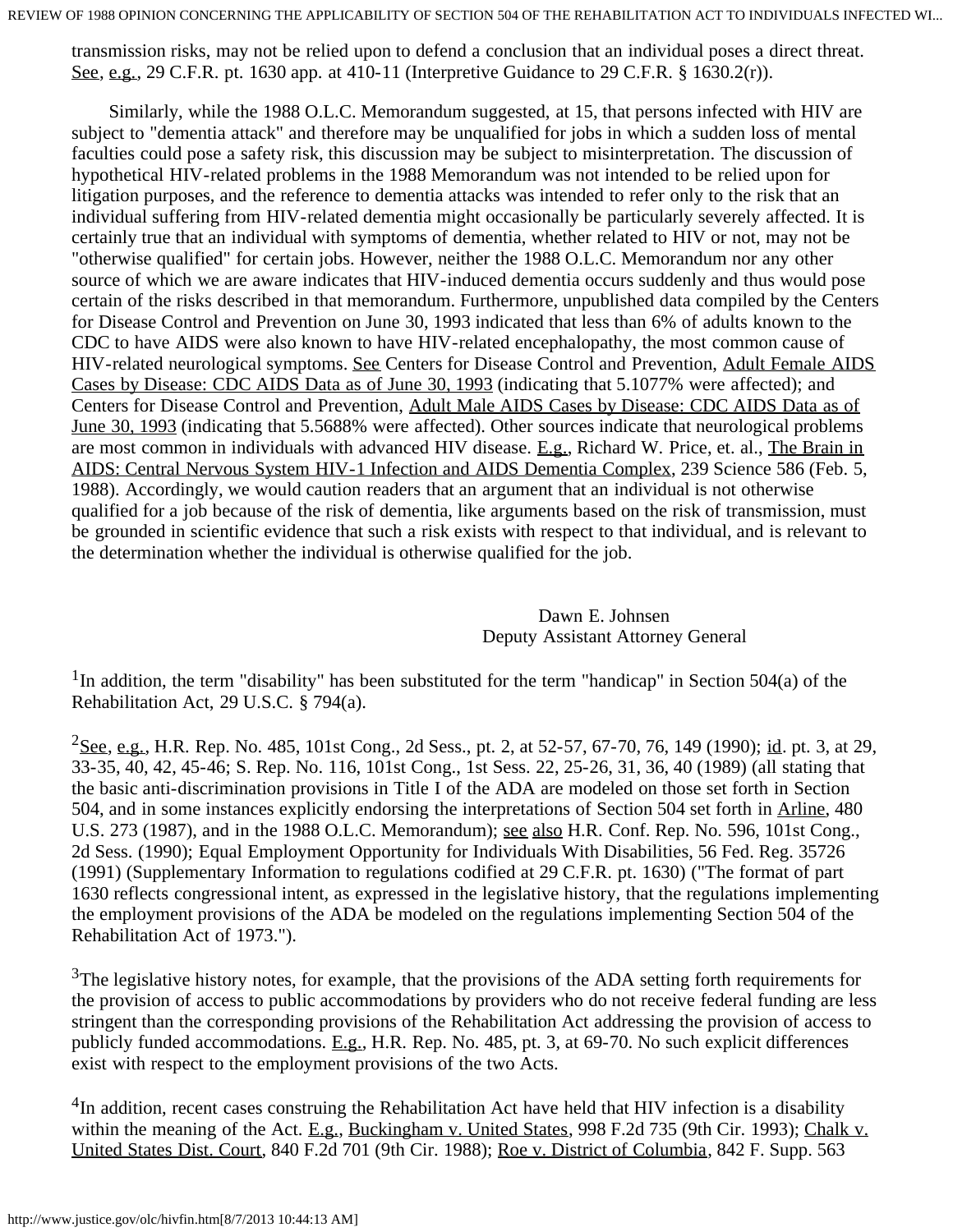(D.D.C. 1994), vacated as moot, 1994 WL 148102 (D.C. Cir. Apr. 13, 1994); Doe v. District of Columbia, 796 F. Supp. 559 (D.D.C. 1992); Ray v. School Dist., 666 F. Supp. 1524 (M.D. Fla. 1987); Thomas v. Atascadero Unified School Dist., 662 F. Supp. 376 (C.D. Cal. 1987).

<span id="page-4-0"></span><sup>5</sup>In addressing the issue of the effect of the risk posed by an infectious disease on an individual's qualifications for a job, Arline indicated that "[a] person who poses a significant risk of communicating an infectious disease to others in the workplace will not be otherwise qualified for his or her job if reasonable accommodation will not eliminate that risk." 480 U.S. at 287 n.16 (emphasis added). The Court stated that in making a judgment as to whether a person is qualified for a job, the employer should take into account

[findings of] facts, based on reasonable medical judgments given the state of medical knowledge, about (a) the nature of the risk (how the disease is transmitted), (b) the duration of the risk (how long is the carrier infectious); (c) the severity of the risk (what is the potential harm to third parties) and (d) the probabilities the disease will be transmitted and will cause varying degrees of harm.

Id. at 288 (quoting Brief for American Medical Association as Amicus Curiae 19; brackets in original). Furthermore, the Court argued that "[i]n making these findings, courts normally should defer to the reasonable medical judgments of public health officials." Id.

<span id="page-4-1"></span><sup>6</sup>The regulation further provides that the determination whether an individual poses a direct threat

shall be based on an individualized assessment of the individual's present ability to safely perform the essential functions of the job. The assessment shall be based on a reasonable medical judgment that relies on the most current medical knowledge and/or on the best available objective evidence.

#### 29 C.F.R. § 1630.2(r).

<span id="page-4-2"></span><sup>7</sup>See S. Rep. No. 116 at 36 (discussing Hardison); 29 U.S.C. § 794(d) (stating that standards of ADA apply in Rehabilitation Act cases); H.R. Rep. No. 485, pt. 2, at 87 (provision is derived from Rehabilitation Act and should be applied consistently with provisions construing that Act); Lee, supra, at 206-07; Robert L. Burgdorf Jr., The Americans with Disabilities Act: Analysis and Implications of a Second-Generation Civil Rights Statute, 26 Harv. C.R.-C.L. L. Rev. 413, 462-63 (1991).

<span id="page-4-3"></span><sup>8</sup>Indeed, the Centers for Disease Control have indicated that the only documented cases of transmission from a health care worker to a patient are those involving a Florida dentist who infected six of his patients through unknown means. 41 Morb. & Mort. Wkly Rep. at 331; see also National Comm'n on AIDS, supra, at 7. As of 1993, the Centers for Disease Control had reviewed the cases of 19,036 patients treated by 57 HIV-infected health care workers. 41 Morb. & Mort. Wkly Rep. at 329.

<span id="page-4-4"></span><sup>9</sup>While courts typically have upheld restrictions on health care workers, see, e.g., Bradley v. University of Tex. M.D. Anderson Cancer Ctr., 3 F.3d 922 (5th Cir. 1993), cert. denied, 114 S. Ct. 1071 (1994); Leckelt v. Board of Comm'rs of Hosp. Dist. No. 1, 909 F.2d 820 (5th Cir. 1990); Doe v. Washington Univ., 780 F. Supp. 628 (E.D. Mo. 1991), the reasoning of these cases often appears to be based on outdated medical information or weak scientific analysis that greatly overstates the risks posed by such workers and thus may not apply the statute appropriately. Cf. In re Westchester County Med. Ctr., Department of Health & Human Services, Departmental Appeals Board, Docket No. 91-504-2, Decision No. 191 (Apr. 20, 1992) (restrictions on duties of HIV-positive pharmacist violated Rehabilitation Act; federal funding to hospital terminated).

We would emphasize that the standards set forth in 29 C.F.R. § 1630.2(r) for determining whether an individual poses a direct threat must be applied to health care workers as well as to workers in other fields. Accordingly, current medical information and consideration of the risks posed by the essential